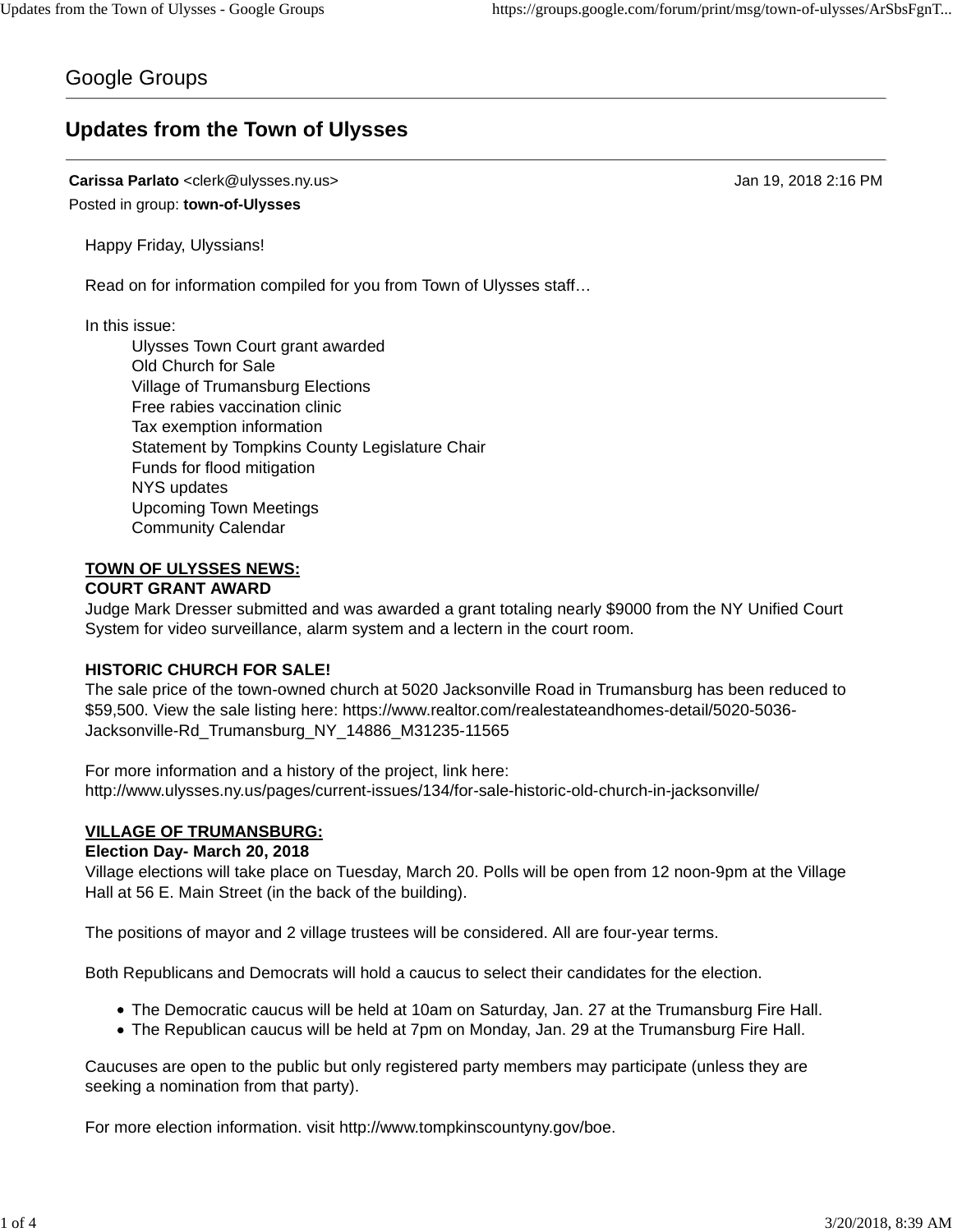#### **State of the Village**

A public information meeting on various Village of Trumansburg topics is scheduled for Sat. Feb. 3, 2018, 9am-12 noon at the Trumansburg Fire Station. For a listing of topics to be discussed, visit http://trumansburg-ny.gov/2018-state-of-the-village-event-saturday-february-3rd-2018-900-am/.

#### **TOMPKINS COUNTY NEWS:**

#### **FREE Rabies vaccination clinic**

The Tompkins County Dept. of Health will hold a free rabies vaccination clinic from 6-8pm on Wed., Jan. 24 at the Tompkins County SPCA (Pet Adoption Center) at 1640 Hanshaw Rd, Ithaca. Pre-register or get more information here:

http://www.tompkinscountyny.gov/health/eh/neighborhood/rabies#clinics

#### **TAX exemption information**

Tax exemptions are handled by the Tompkins County Assessment department on Buffalo St. in Ithaca. The deadline to register for exemptions is March 1.Contact the Assessment dept. at 274-5517 or http://www.tompkinscountyny.gov/assessment.

#### **Tompkins County Legislature Chair Martha Robertson Statement**

January 12, 2018

On behalf of Tompkins County government, I want to express in the strongest possible terms our outrage at President Donald Trump's racist statements yesterday toward the Haitian people and all of Africa.

Tompkins County's Diversity Statement calls for "Zero tolerance for expressions of discrimination, bias, harassment, or negative stereotyping toward any person or group". We do not tolerate such behavior or speech among our employees and we will not tolerate it in our President.

This is not normal. It is not acceptable. It is un-American. It is our responsibility to speak out in opposition.

Tragically, this is hardly the President's first attack on people of color. However, this represents an escalation of his willingness to be vulgar and aggressive, and public about his racism. It is dangerous. Such language gives permission and support to racist elements in the country who, we are afraid, will escalate the ongoing violence against communities of color, now with even more support from the nation's highest office.

We celebrate the life of Dr. Martin Luther King, Jr. this weekend – a life of courage, integrity, and dedication that has been a model for us all. With the inspiration of Dr. King, let us come together in solidarity to reject racism in all its forms and expressions, including by President Donald Trump. Let us come together to affirm the humanity, dignity, and human rights of ALL people, and our profound commitment to justice and respect for all.

### **County funds available for local stream & flood projects- 2018 Tompkins County Stream Corridor Restoration & Flood Hazard Mitigation Program**

The Tompkins County Stream Corridor Restoration & Flood Hazard Mitigation Program is a program that encourages the development of natural, sustainable strategies that support a long-term approach the management of water resources in Tompkins County. These generally small-scale projects are largely drawn from the issues and projects identified in the County's Watershed Assessments and the Hazard Mitigation Plan. This program is currently funded by the Tompkins County Legislature in 2018 at \$25,000 and is available to fund three different types of projects:

\* Stream corridor revegetation and protection.

\* Stream bank stabilization which may include minor instream structures.

\* Stream corridor assessments or feasibility studies for larger scale projects where implementation will be funded through outside revenue sources.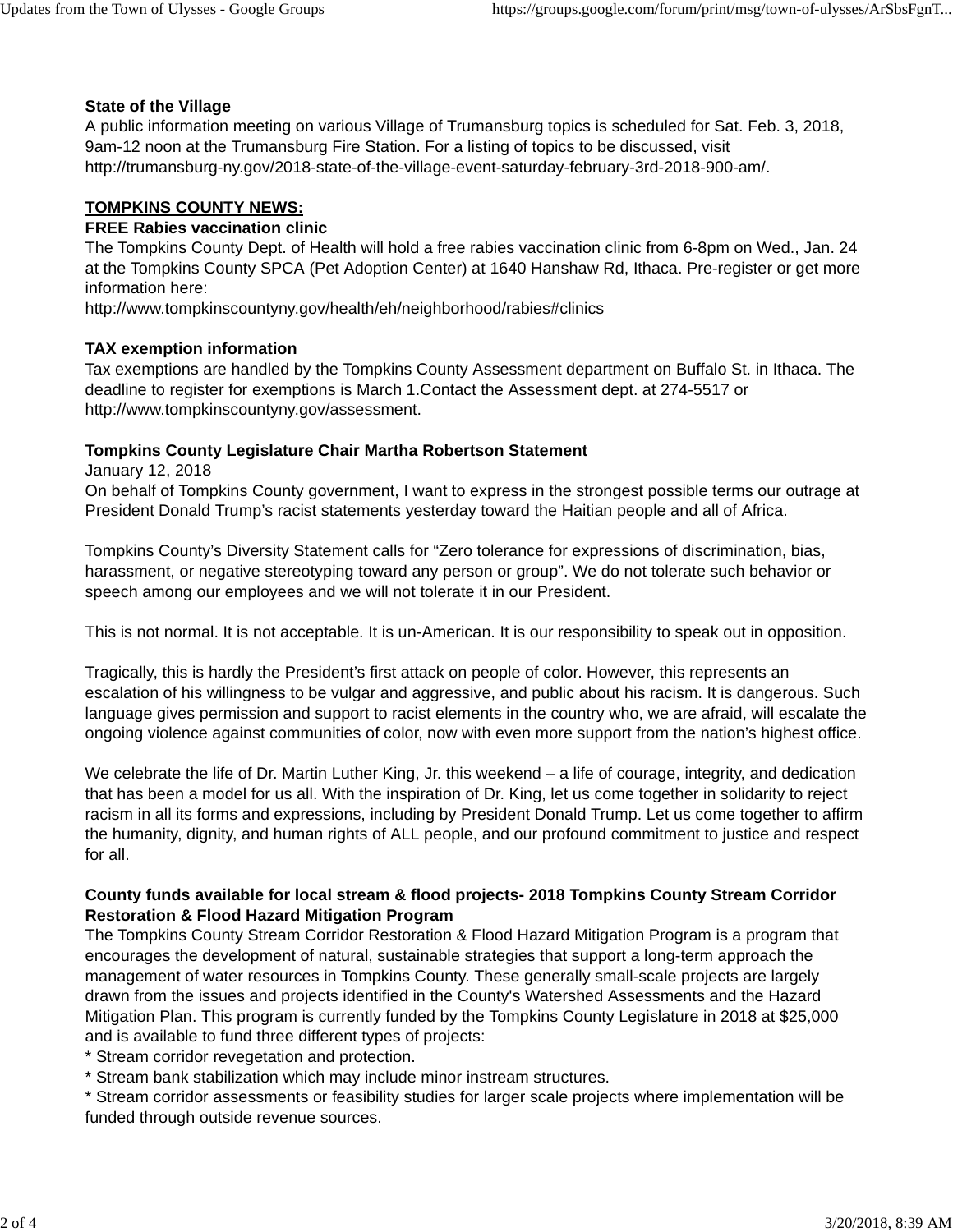Project(s) for consideration must be submitted by Friday March 16. For more information contact Scott Doyle at 274-5560 or sdoyle@tompkins-co.org.

## **NEW YORK STATE:**

**Governor Cuomo Proposes \$65M investment to combat Algal Blooms That Threaten Recreational Use of Lakes as well as Drinking Water – including Cayuga Lake**

Cayuga Lake was chosen as a priority lake. Read the full text of the proposal at: https://www.governor.ny.gov/news/governor-cuomo-unveils-12th-proposal-2018-state-state-protectingnew-yorks-lakes-harmful-algal

## **Reduce Waste in 2018!**

The Department of Environmental Conservation (DEC) sent out some great tips on reducing waste – from packing lunches in re-usable containers to opting out of phone book delivery. Check it out at https://content.govdelivery.com/accounts/NYSDEC/bulletins/1d01f7b. Here's the direct link to opt of phone book delivery: https://www.yellowpagesoptout.com/

# **Sign up for updates from Gov. Cuomo**

By clicking here: https://www.governor.ny.gov/

## **Deer Hunting Jan. 13-31 in Deer Management Focus Area – Tompkins County**

From Jan. 13 to Jan. 31, there will be an antlerless deer season open in the Deer Management Focus Area (DMFA) in Tompkins County. To participate, hunters must register with the DMFA program and download a permit, carcass tags, and a hunting activity log from the DMFA webpage. Registered hunters may take up to two antlerless deer per day using any hunting implement that is legal during any other deer season at the site where they are hunting.

Additional information, including DMFA boundary descriptions and a printable map, is available on the DMFA webpage.

# **ELECTRONIC WASTE RECYCLING**

# **From the NYS DEC:**

Common electronics that MUST be recycled:

- \* Computers
- \* Printers
- \* Monitors
- \* Televisions
- \* Tablets

Under the NYS Electronic Equipment Recycling and Reuse Act, manufacturers are required to provide consumers a free and convenient opportunity to recycle their equipment or one piece of CEE from another manufacturer with the purchase of the same type.

Link here for a list of Tompkins County sites that accept electronic waste: http://www.dec.ny.gov/docs/materials\_minerals\_pdf/ewcosites.pdf

**UPCOMING TOWN MEETINGS:** (All are open to the public and meet at the Town Hall)

Democracy depends on citizen involvement! Grab a friend and drop in to a meeting to see what's happening.

All town meetings are held at the town hall at 10 Elm St., Trumansburg, unless noted otherwise. For agendas and other meeting information, click on the event on the calendar here: http://ulysses.ny.us /calendar/?category=Government

# **DON'T FORGET ABOUT THE COMMUNITY CALENDAR!**

Check the community calendar at http://www.ulysses.ny.us/calendar/. You can also submit your own events.